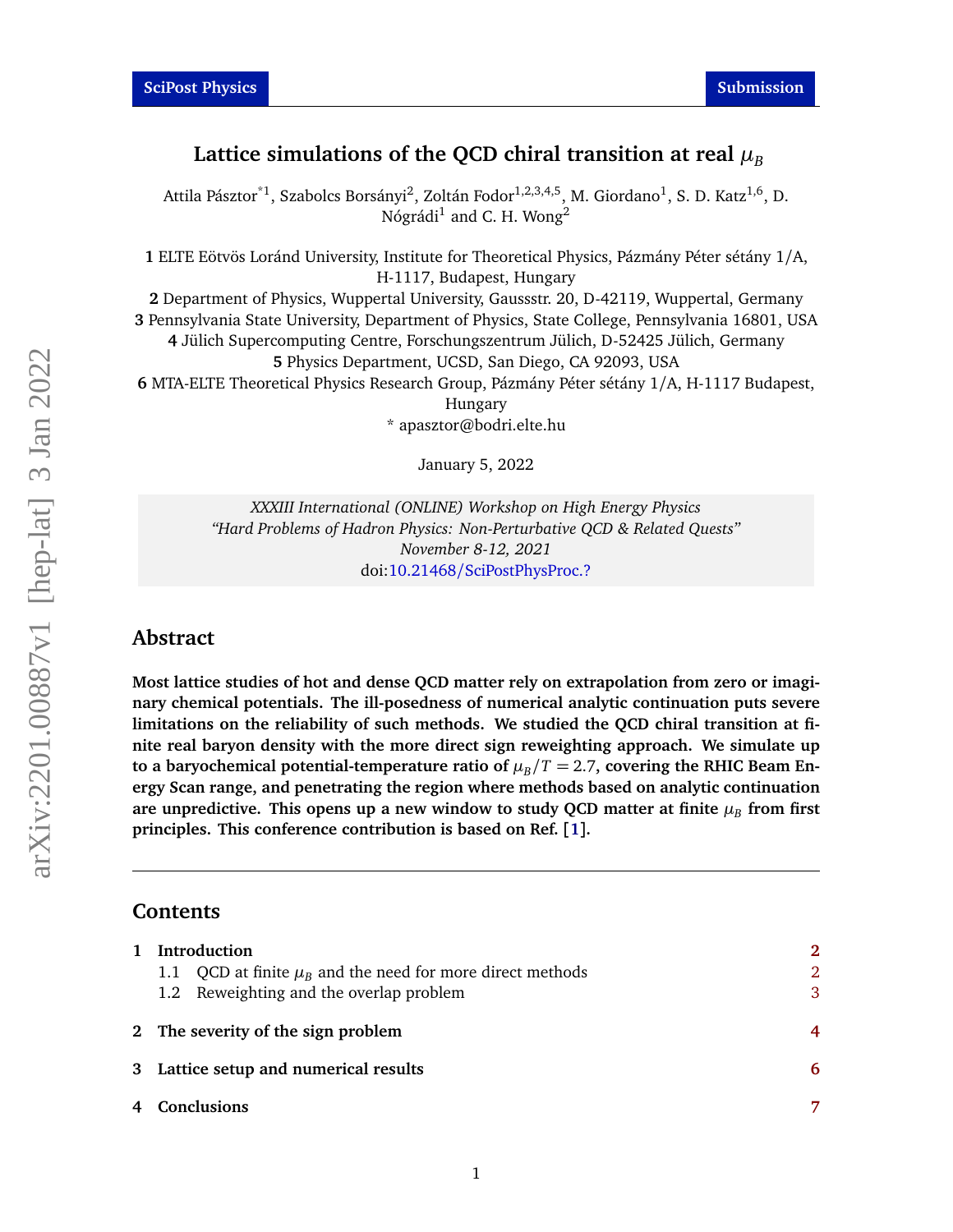# <span id="page-1-0"></span>**1 Introduction**

### <span id="page-1-1"></span>**1.1 QCD** at finite  $\mu_B$  and the need for more direct methods

One of the major unsolved problems in high energy physics is the calculation of the phase diagram of strongly interacting matter in the temperature  $(T)$  - baryochemical potential  $(\mu_B)$  plane. Many aspects of QCD thermodynamics at  $\mu_B = 0$  have been clarified by first principle lattice QCD calculations, such as the crossover nature of the transition and the value of the transition temperature [[2](#page-7-1)[–4](#page-7-2)].

It is conjectured that at higher baryochemical potential the QCD crossover gets stronger and above a certain point turns into a first order phase transition. The endpoint of the line of first order transitions is called the critical endpoint. Establishing the existence and the location of this conjectured critical endpoint is one of the main goals of the phenomenology of heavy ion collisions and of QCD thermodynamics.

First principle lattice calculations at finite  $\mu_B$  are, however, hampered by the notorious complexaction problem: the path integral weights become complex numbers, and importance sampling breaks down. A number of methods have been introduced over the years to side-step this problem. In particular, most state-of-the-art calculations involve analytic continuation using either i) data on Taylor coefficients of different observables at  $\mu_B = 0$  or ii) data at purely imaginary chemical potentials  $\mu_B^2 \leq 0$ , where the sign problem is absent. An example of an important result coming from these approaches is the calculation of the curvature of the crossover line  $T_c(\mu_B)$  near zero chemical potential [[5–](#page-8-0)[7](#page-8-1)]. Another important result is the calculation of the Taylor coefficients of the pressure in a series expansion in the chemical potential up to fourth order [[8,](#page-8-2)[9](#page-8-3)], which have been calculated on the lattice up to high enough temperatures to match results from resummed perturbation theory [[10,](#page-8-4)[11](#page-8-5)].

The extension of these results to higher orders in the Taylor expansion and to higher chemical potentials, however, faces immense challenges: For the Taylor method, the signal-to-noise ratio increases significantly with increasing order of the Taylor expansions. Similarly, in the determination of the same high-order coefficients with the imaginary chemical potential method, one runs into the ill-posedness of high-order numerical differentiation. Even if the high-order coefficients were available, extrapolation by a Taylor polynomial ansatz is limited by the radius of convergence of such an expansion. While there were attempts to locate the leading singularity of the pressure with several different methods [[12–](#page-8-6)[15](#page-8-7)], these calculations have so far not reached the continuum limit. Even if one knows the leading singularity determining the radius of convergence, it is not obvious how to go beyond it. Several resummation schemes have been experimented with, including Padé resummation in Refs. [[15–](#page-8-7)[17](#page-8-8)], a joint expansion in temperature and chemical potential along lines of constant physics in Ref. [[18](#page-8-9)], and a truncated reweighting scheme in Ref. [[14](#page-8-10)]. While these methods are interesting, at the moment they provide no clear way of going beyond the crossover region of the conjectured phase diagram. Moreover, these type of reweighting schemes have so far been used mostly to calculate observables that are not very sensitive to criticality - such as the pressure and the transition line  $T_c(\mu_B)$ . Extrapolations of observables that are sensitive to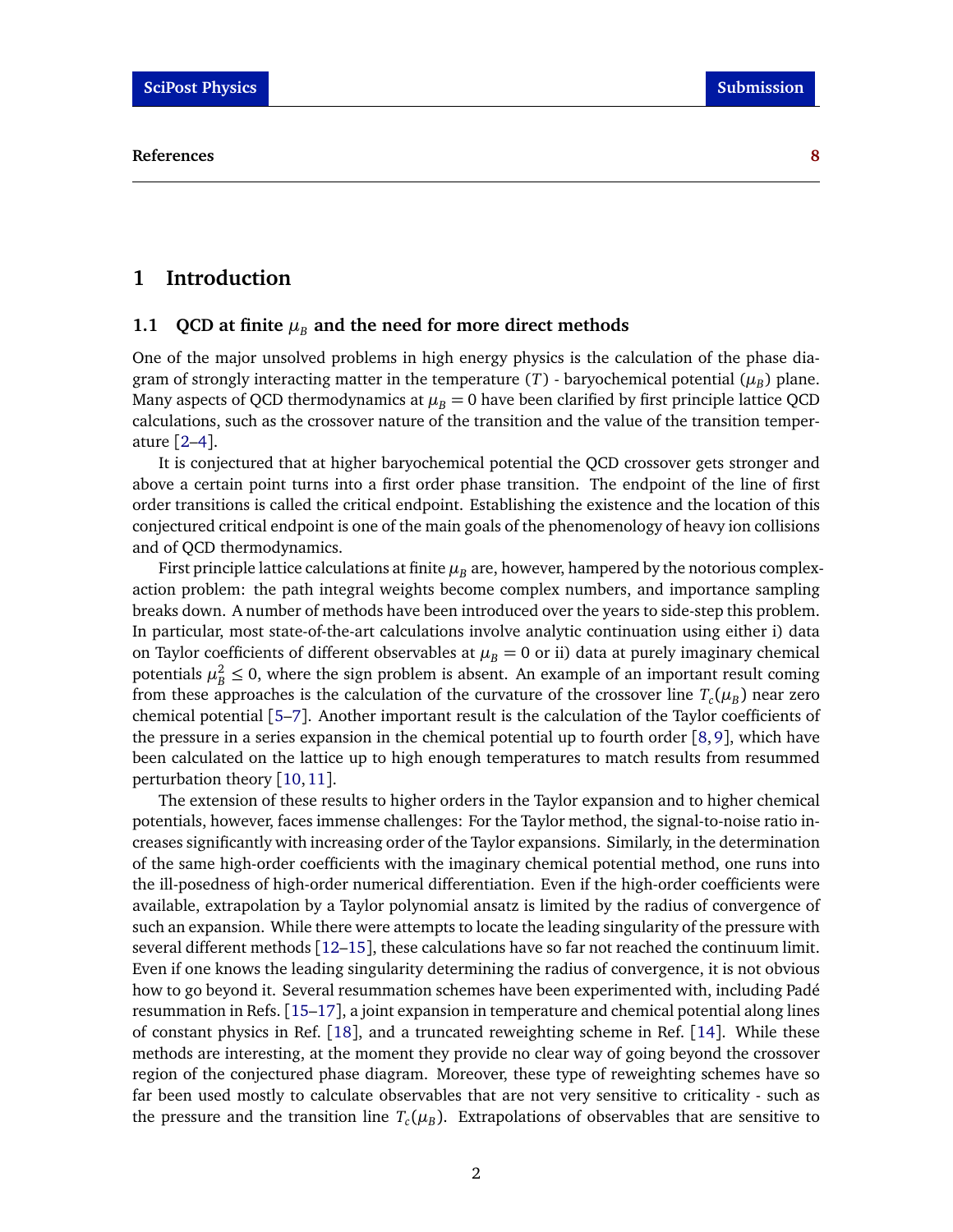criticality, such as the width of the transition, are even less under control [[7](#page-8-1)].

To shed light on the ultimate fate of the QCD crossover at finite  $\mu_{B}$ , it is therefore of great importance to come up with more direct methods, that can provide results directly at a finite chemical potential, and are free of additional systematic effects, such as the aforementioned analytic continuation problem of the Taylor and imaginary chemical potential methods, or the convergence issues of complex Langevin [[19](#page-9-0)[–21](#page-9-1)].

#### <span id="page-2-0"></span>**1.2 Reweighting and the overlap problem**

Given a theory with fields *U*, reweighting is a general strategy to calculate expectation values in a target theory - with path integral weights  $w_t$  and partition function  $Z_t = \int \mathcal{D}Uw_t(U)$  - by performing simulations in a different (simulated) theory - with path integral weights *w<sup>s</sup>* and partition function  $Z_s = \int \mathcal{D}Uw_s(U)$ . The ratio of the partition functions and expectation value in the target theory are then given by

<span id="page-2-1"></span>
$$
\frac{Z_t}{Z_s} = \left\langle \frac{w_t}{w_s} \right\rangle_s \quad \text{and} \quad \left\langle \mathcal{O} \right\rangle_t = \frac{\left\langle \frac{w_t}{w_s} \mathcal{O} \right\rangle_s}{\left\langle \frac{w_t}{w_s} \right\rangle_s} \tag{1}
$$

respectively, where  $\langle \ldots \rangle_{ts}$  denotes taking expectation value with respect to the weights  $w_t$  and *ws* , respectively. In the present conference contribution, we will consider examples where the target theory is QCD at finite baryochemical potential discretized on the lattice. In this case the partition function of the target theory is:

$$
Z_{\mu} = \int \mathcal{D}U \det M(U, \mu, m)e^{-S_g(U)} = \int \mathcal{D}U \operatorname{Re} \det M(U, \mu, m)e^{-S_g(U)}, \tag{2}
$$

where *S<sup>g</sup>* is the gauge action, det *M* denotes the fermionic determinant, including all quark types with their respective masses collectively denoted by *m*, their respective chemical potentials collectively denoted by  $\mu$ , as well as rooting in the case of staggered fermions, and the integral is over all link variables *U*. Replacing the determinant with its real part is not permitted for arbitrary expectation values, but it is allowed for i) observables satisfying either  $\mathcal{O}(U^*) = \mathcal{O}(U)$  or ii) observables obtained as derivatives of *Z* with respect to real parameters, such as the chemical potential, the quark mass or the gauge coupling.

Since the target theory is lattice QCD at finite chemical potential, the weights  $w_t$  have wildly fluctuating phases: this is the infamous sign problem of lattice QCD at finite baryon density. In addition to this problem, generic reweighting methods also suffer from an overlap problem: the probability distribution of the reweighting factor  $w_t/w_s$  has generally a long tail, which cannot be sampled efficiently in standard Monte Carlo simulations.

Many attempts at reweighting to finite baryochemical potential, such as Refs. [[13,](#page-8-11) [22–](#page-9-2)[24](#page-9-3)] use reweighting from zero chemical potential, when the weights are proportional to the ratio of determinants det  $M(\mu)$  det  $M(0)$ . However, these studies have so far been restricted to coarse lattices, with temporal extent  $N_\tau = 4$ , and mostly an unimproved staggered action, with the exception of Ref. [[13](#page-8-11)], that uses the 2stout improved staggered action [[3](#page-7-3)], albeit still at  $N_\tau = 4$ . It was actually demonstrated in Ref. [[25](#page-9-4)], that the main bottleneck in extending such studies to finer lattices is the overlap problem in the weights *wt/w<sup>s</sup>* , which becomes severe already at moderate chemical potentials, where the sign problem is still numerically manageable.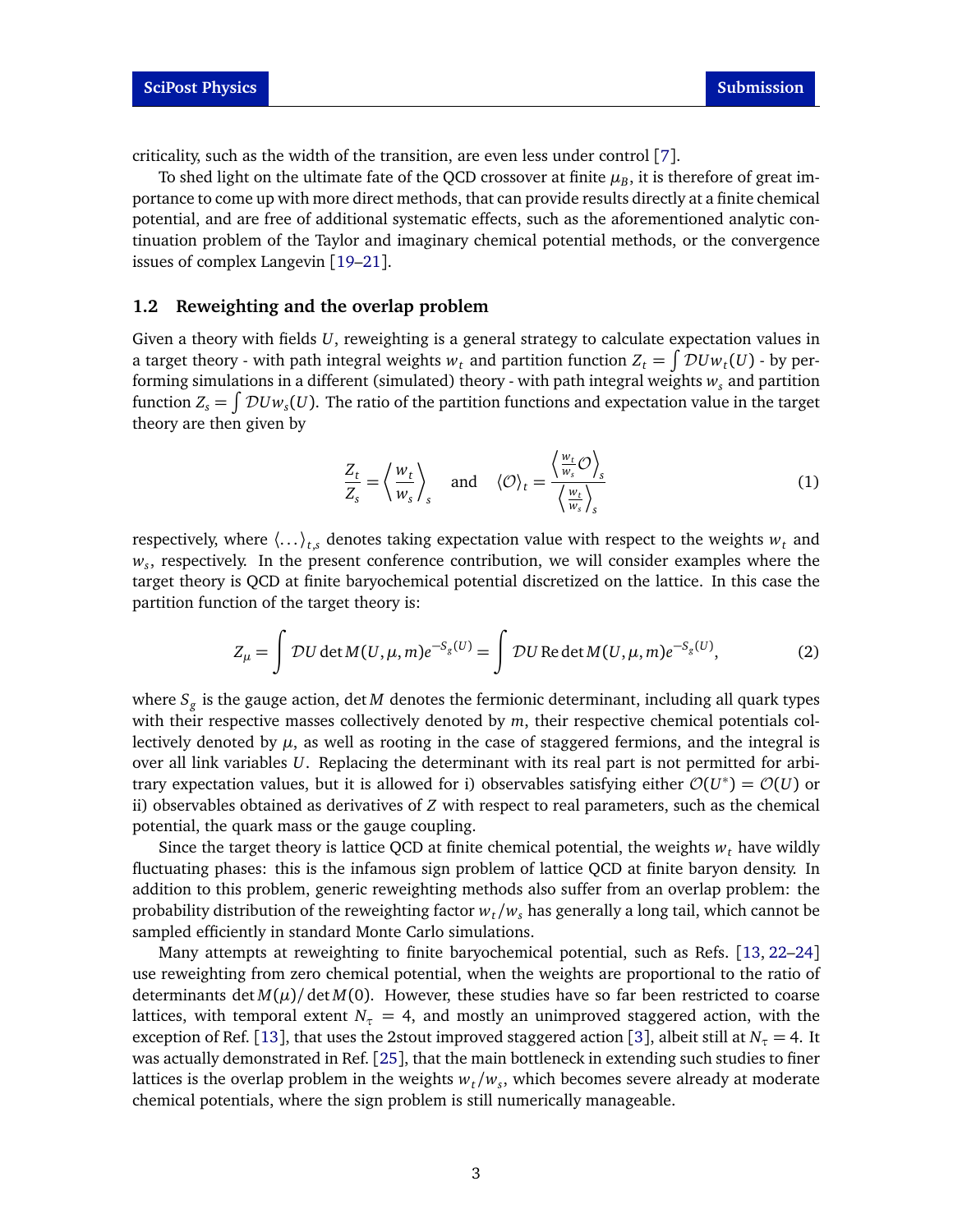This overlap problem in the weights  $w_t/w_s$  is not present if they take values in a compact space. The most well-known of these approaches is phase reweighting [[26,](#page-9-5) [27](#page-9-6)], where the simulated theory - the so called phase quenched theory - has path integral weights:

$$
w_s = w_{PQ} = |\det M_{ud}(\mu)^{\frac{1}{2}}| \det M_s(0)^{\frac{1}{4}} e^{-S_g}.
$$
 (3)

In this case the reweighting factors are pure phases:

$$
\left(\frac{w_t}{w_s}\right)_{PQ} = e^{i\theta},\tag{4}
$$

where  $\theta = \text{Arg det } M$ . We will contrast this approach with sign reweighting, where the simulated - sign quenched - ensemble has weights:

$$
w_s = w_{SQ} = |\operatorname{Re} \det M_{ud}(\mu)^{\frac{1}{2}}| \det M_s(0)^{\frac{1}{4}} e^{-S_g}.
$$
 (5)

In this case the reweighting factor are signs:

$$
\left(\frac{w_t}{w_s}\right)_{SQ} = \epsilon \equiv \text{sign}\cos\theta = \pm 1,\tag{6}
$$

provided that the target theory is the one with  $w_t = \mathrm{Re}\det M e^{-S_g},$  i.e., provided one restricts one's attention to observables satisfying i) or ii).

# <span id="page-3-0"></span>**2 The severity of the sign problem**

A measure of the strength of the sign problem in the phase reweighting scheme is given by the expectation value of the phases  $\frac{Z_\mu}{Z_{PQ}} = \langle \cos \theta \rangle_{PQ}$ . Similarly, in the sign reweighting scheme the severity of the sign problem is measured by  $\frac{Z_\mu}{Z_{SQ}}=\langle e\rangle_{SQ}.$  The earliest mention of the sign reweighting approach we are aware of is Ref. [[28](#page-9-7)], where it was noted that out of the reweighting schemes where the weights  $w_t/w_s$  are a function of the phase of the quark determinant only, sign reweighting is the optimal one, with the weakest sign problem, in the sense that the ratio  $Z_t/Z_s$  is maximal. In this section we study how much one gains by this optimality property of the sign quenched ensemble, when compared to the phase quenched ensemble. For this purpose we introduce a simplified model - to be later compared with direct simulation data - where the distribution of the phases  $θ$  in the phase quenched ensemble is given by a wrapped Gaussian distribution:

$$
P_{\rm PQ}(\theta) = \frac{1}{\text{Gaussian}} \frac{1}{\sqrt{2\pi}\sigma} \sum_{n=-\infty}^{\infty} e^{-\frac{1}{2\sigma^2}(\theta + 2\pi n)^2}.
$$
 (7)

Once one has a model for this probability distribution, the strength of the sign problem can be estimated in both the phase and sign quenched ensembles. The estimates and their small chemical potential (i.e., small  $\sigma$ ) asymptotics are given by:

$$
\langle \cos \theta \rangle_{T,\mu}^{\text{PQ}} = e^{-\frac{\sigma^2(\mu)}{2}} \sim_{\mu_B \to 0} 1 - \frac{\sigma^2(\mu)}{2},
$$
  

$$
\langle \varepsilon \rangle_{T,\mu}^{\text{SQ}} = \frac{\langle \cos \theta \rangle_{T,\mu}^{\text{PQ}}}{\langle |\cos \theta| \rangle_{T,\mu}^{\text{PQ}}} \sim_{\mu_B \to 0} 1 - \left(\frac{4}{\pi}\right)^{\frac{5}{2}} \left(\frac{\sigma^2(\mu)}{2}\right)^{\frac{3}{2}} e^{-\frac{\pi^2}{8\sigma^2(\mu)}}.
$$
 (8)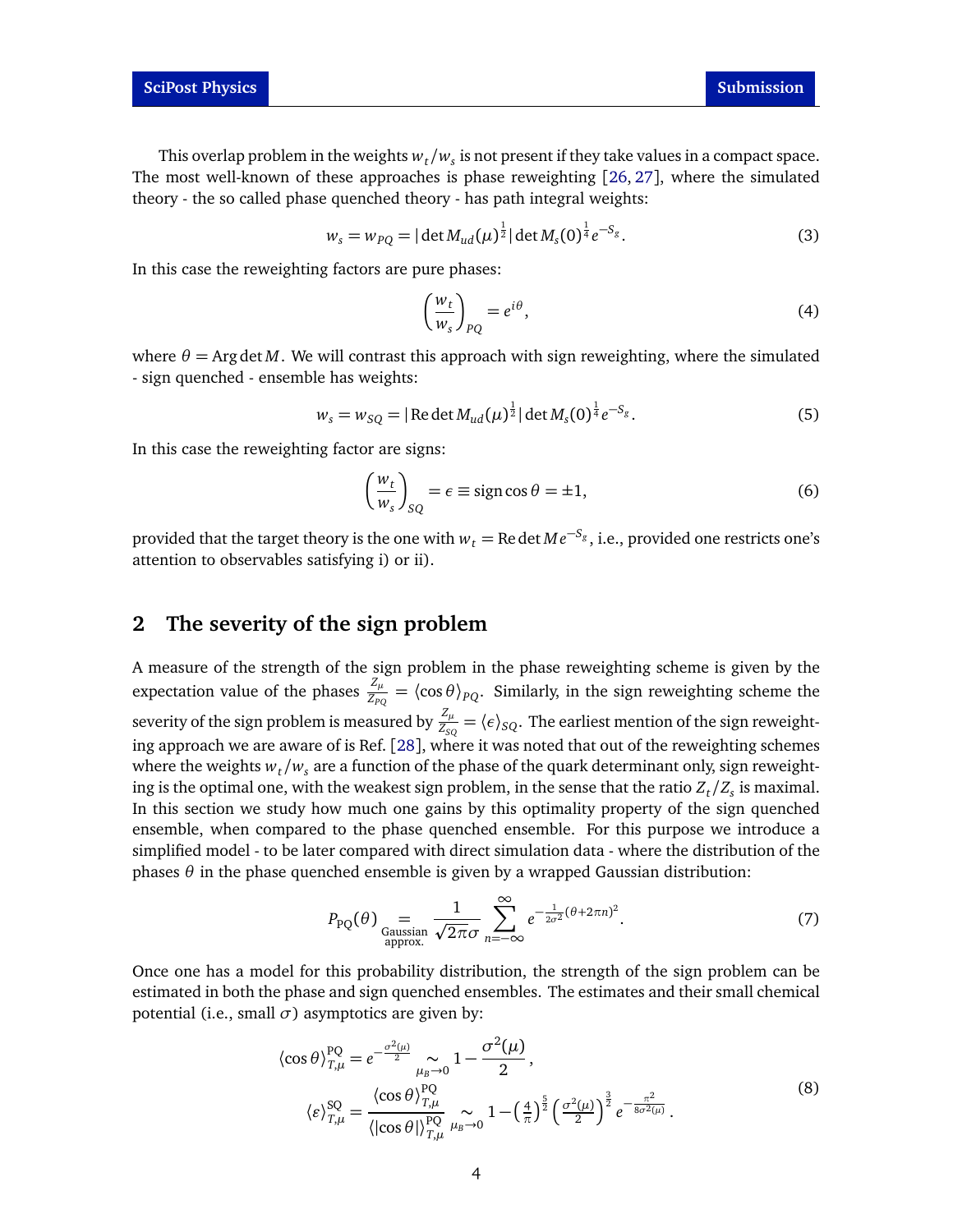<span id="page-4-0"></span>

Figure 1: The strength of the sign problem on 2stout improved  $16^3 \times 6$  staggered lattices as a function of  $\mu_B/T$  at  $T = 140$  MeV (left) and as a function of *T* at  $\mu_B/T = 1.5$ . A value close to 1 shows a mild sign problem, while a small value indicates a severe sign problem. Data for sign reweighting (black) and phase reweighting (orange) are from simulations. Predictions of the Gaussian model (see text) are also shown.

Note the two very different asymptotics at small chemical potential: the phase reweighting approach leads to a regular Taylor series, while in the sign reweighting approach the asymptotics approach 1 faster than any polynomial.

The large-*µ* or large volume asymptotics are on the other hand very similar: in the large-*σ* limit a wrapped Gaussian tends to the uniform distribution, and so at large chemical potential or volume one arrives at

<span id="page-4-1"></span>
$$
\frac{\langle \varepsilon \rangle_{T,\mu}^{\text{SQ}}}{\langle \cos \theta \rangle_{T,\mu}^{\text{PQ}}} \mu_{B} \circ \widetilde{v} \to \infty \left( \int_{-\pi}^{\pi} d\theta \left| \cos \theta \right| \right)^{-1} = \frac{\pi}{2}, \tag{9}
$$

which asymptotically translates to a factor of ( $\frac{\pi}{2}$  $\frac{\pi}{2}$ )<sup>2</sup>  $\approx$  2.5 less statistics needed for a sign quenched as compared to a phase quenched simulation.

To have a numerical estimate of the strength of the sign problem as a function of  $\mu$ , rather than  $\sigma$  we further approximate the variance of the weights by the leading order Taylor expansion [[29](#page-9-8)]:

$$
\sigma(\mu)^2 \approx \left\langle \theta^2 \right\rangle_{\text{LO}} = -\frac{4}{9} \chi_{11}^{\text{ud}} (LT)^3 \left( \frac{\mu_B}{T} \right)^2,\tag{10}
$$

where

$$
\chi_{11}^{ud} = \frac{1}{T^2} \frac{\partial^2 p}{\partial \mu_u \partial \mu_d} |_{\mu_u = \mu_d = 0}
$$
\n(11)

is the disconnected part of the light quark susceptibility, which is easily obtained by performing simulations at zero chemical potential.

The simple approximations made above are actually quite close to the actual simulation data, as can be seen in Fig. [1:](#page-4-0) our simple model predicts the strength of the sign problem both as a function of  $\mu_B$  at a fixed temperature (left) and as a function of temperature at a fixed  $\mu_B/T$ (right). While deviations are visible at larger  $\mu$ , even at the upper end of our  $\hat{\mu}_B \equiv \frac{\mu_B}{T}$  range the deviation is at most 25%, and Eq. [\(9\)](#page-4-1) approximates well the relative severity of the sign problem in the two ensembles at  $\mu_B/T > 1.5$ . This is of great practical importance, as it makes the planning of future simulation projects with either the sign or phase reweighting approaches relatively straightforward: simulation costs can be easily estimated beforehand.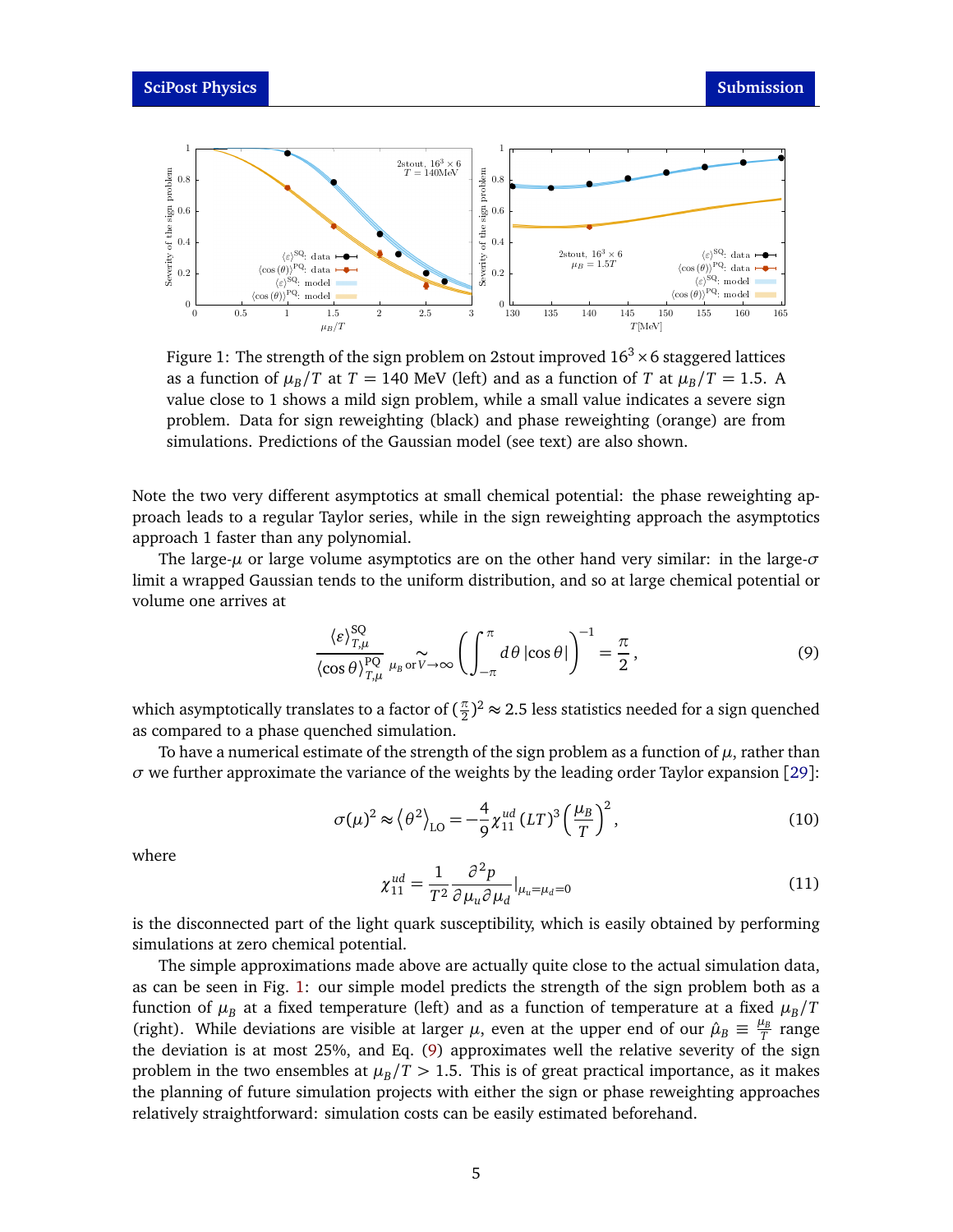### <span id="page-5-0"></span>**3 Lattice setup and numerical results**

For the simulations we used a tree level Symanzik improved gauge action with the staggered Dirac operator being a function of fat links, obtained by two steps of stout smearing [[30](#page-9-9)] with parameter  $\rho = 0.15$ . We only introduce a chemical potential for the up and down quarks, that have the same chemical potential  $\mu = \mu_l = \mu_u = \mu_d = \mu_B/3$ , while for the strange quark we have  $\mu_s = 0$ . We used a lattice size of  $16<sup>3</sup> \times 6$ , and performed a scan in chemical potential at fixed  $T = 140$  MeV, and a scan in temperature at fixed  $\mu_B/T = 1.5$ . In both cases, simulations were performed by modifying the RHMC algorithm at  $\mu_B = 0$  by including an extra accept/reject step that takes into account the factor  $\frac{|\text{Redet } M_{ud}(\mu)^{\frac{1}{2}}|}{\det M_{ud}(0)}$  $\frac{\det M_{ud}(p)^2}{\det M_{ud}(0)}$ . The determinant was calculated with the reduced matrix formalism [[22](#page-9-2)] and dense linear algebra, with no stochastic estimators involved.

The main observables we studied were the light quark condensate and density. The light-quark chiral condensate was obtained via the formula

$$
\langle \bar{\psi}\psi \rangle_{T,\mu} = \frac{1}{Z(T,\mu)} \frac{\partial Z(T,\mu)}{\partial m_{ud}} = \frac{T}{V} \frac{1}{\langle \varepsilon \rangle_{T,\mu}^{SQ}} \left\langle \varepsilon \frac{\partial}{\partial m_{ud}} \ln \left| \text{Re} \det M_{ud}^{\frac{1}{2}} \right| \right\rangle_{T,\mu}^{SQ},\tag{12}
$$

using a numerical differentiation of the determinant det  $M = \det M(U, m_{ud}, m_s, \mu)$  calculated with the reduced matrix formalism of Ref. [[22](#page-9-2)]. The step size in the derivative was chosen small enough to make the systematic error from the finite difference negligible compared to the statistical error. The additive and multiplicative divergences in the condensate were renormalized with the prescription

$$
\langle \bar{\psi}\psi \rangle_R(T,\mu) = -\frac{m_{ud}}{f_\pi^4} \left[ \langle \bar{\psi}\psi \rangle_{T,\mu} - \langle \bar{\psi}\psi \rangle_{0,0} \right]. \tag{13}
$$

We also calculated the light quark density

$$
\chi_1^l \equiv \frac{\partial (p/T^4)}{\partial (\mu/T)} = \frac{1}{VT^3} \frac{1}{Z(T,\mu)} \frac{\partial Z(T,\mu)}{\partial \hat{\mu}} = \frac{1}{VT^3 \langle \varepsilon \rangle_{T,\mu}^{SQ}} \left\langle \varepsilon \frac{\partial}{\partial \hat{\mu}} \ln \left| \text{Re} \det M_{ud}^{\frac{1}{2}} \right| \right\rangle_{T,\mu}^{SQ} . \tag{14}
$$

In this case the derivative on a fixed configuration can be obtained analytically using the reduced matrix formalism. The light quark density does not have to be renormalized.

Our results for a temperature scan between 130 MeV and 165 MeV at real chemical potential  $\mu_B/T = 1.5$ , zero chemical potential, and imaginary chemical potential  $\mu_B/T = 1.5i$  are shown in Fig. [2.](#page-6-1) We also show that a rescaling of the temperature axis of the form  $T \to T\left(1+\kappa\left(\frac{\mu_B}{T}\right)^2\right)$ , where  $\kappa \approx 0.012$  for the chiral condensate and  $\kappa \approx 0.016$  for  $\chi_1^l/\mu_l$  collapses the curves into each other. Such a simple rescaling indicates that up to  $\mu_B/T = 1.5$  the chiral crossover does not get narrower, which is what one would expect in the vicinity of a critical endpoint.

Our results for the chemical potential scan at a fixed temperature of *T* = 140 MeV are shown in Fig. [3.](#page-7-4) We have performed simulations at  $\mu_B/T = 1, 1.5, 2, 2.2, 2.5, 2.7$ . The sign-quenched results are compared with the results of analytic continuation from imaginary chemical potentials. To demonstrate the magnitude of the systematic errors of such an extrapolation we considered two fits. (*i*) As the simplest ansatz, we fitted the data with a cubic polynomial in  $\hat{\mu}^2_B = \left(\frac{\mu_B}{T}\right)^2$ in the range  $\hat{\mu}^2_B \in [-10, 0]$ . *(ii)* As an alternative, we also and ansätze for both  $\langle \bar{\psi} \psi \rangle_R$  and  $\chi_1^l/\hat{\mu}_l$  based on the fugacity expansion  $p/T^4 = \sum_n A_n \cosh(n\mu_l/T)$ , fitting the data in the entire imaginary-potential range  $\hat{\mu}^2_B \in \left[ -(6\pi)^2, 0 \right]$  using respectively 7 and 6 fitting parameters. Fit results are also shown in Fig. [3;](#page-7-4) only statistical errors are displayed. While sign reweighting and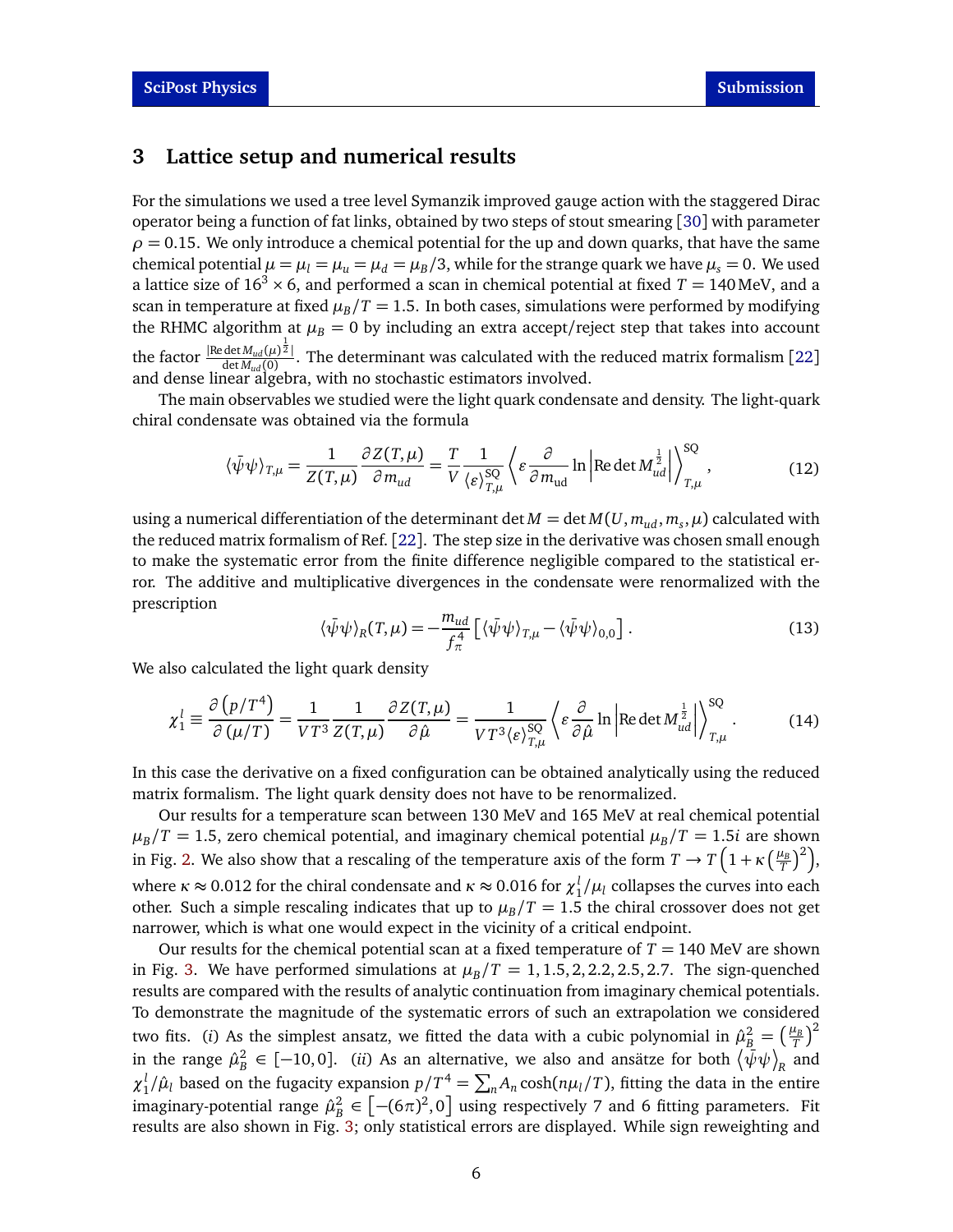<span id="page-6-1"></span>

Figure 2: The renormalized chiral condensate (left) and the light quark number-to-light quark chemical potential ratio (right) as a function of *T* at fixed  $\mu_B/T = 1.5$ , 0 and 1.5*i* on 2stout mproved lattices at  $N_\tau = 6$ . The insets show a rescaling of the temperature axis by  $T \to T\left(1+\kappa\left(\frac{\mu_B}{T}\right)^2\right)$ , which approximately collapses the curves onto each other if  $\kappa \approx 0.012$  and 0.016 are chosen for the chiral condensate and the quark number-tochemical potential ratio, respectively.

analytic continuation give compatible results, in the upper half of the  $\mu_B$  range the errors from sign reweighting are an order of magnitude smaller. In fact, sign reweighting can penetrate the region  $\hat{\mu}_B > 2$  where the extrapolation of many quantities is not yet possible with standard methods [[7,](#page-8-1)[9](#page-8-3)].

# <span id="page-6-0"></span>**4 Conclusions**

Due to the increasing computing power of modern hardware, direct approaches to finite density QCD are becoming increasingly feasible, and are opening up a new window to study the bulk thermodynamics of strongly interacting matter from first principles. In this conference contribution and the paper Ref. [[1](#page-7-0)] which it is based on, we studied the method of sign reweighting in detail for the first time. While the method is ultimately bottlenecked by the sign problem, in the region of applicability it offers excellent reliability compared to the dominant methods of Taylor expansion and imaginary chemical potentials - which always provide results having a shadow of a doubt hanging over them due to the analytic continuation problem. We have demonstrated that the strength of the sign problem can be easily estimated with  $\mu = 0$  simulations, making the method practical and the planning of simulation projects straightforward. We have also demonstrated that the method extends well into the regime where the established methods start to lose predictive power, and covers the range of the RHIC Beam Energy Scan (BES) [[31,](#page-9-10)[32](#page-9-11)].

The lattice action used in this study is often the first point of a continuum extrapolation in QCD thermodynamics. Furthermore, while the sign problem is exponential in the physical volume, it is not so in the lattice spacing. Continuum-extrapolated finite  $\mu_B$  results in the range of the RHIC BES and is already within reach for the phenomenologically relevant aspect ratio of  $LT \approx 3$ .

On a more methodological point, the phase and sign reweighting approaches only guarantee the absence of heavy tailed distributions when calculating the ratio of the partition functions (or the pressure difference) of the target and simulated theories. Furthermore, the optimum property of the sign quenched ensemble is only a statement about the denominator of Eq. [\(1\)](#page-2-1) (right). The optimal ensemble when both the numerator and the denominator are taken into account is most likely, however, observable dependent. For these two reasons, the study of the probability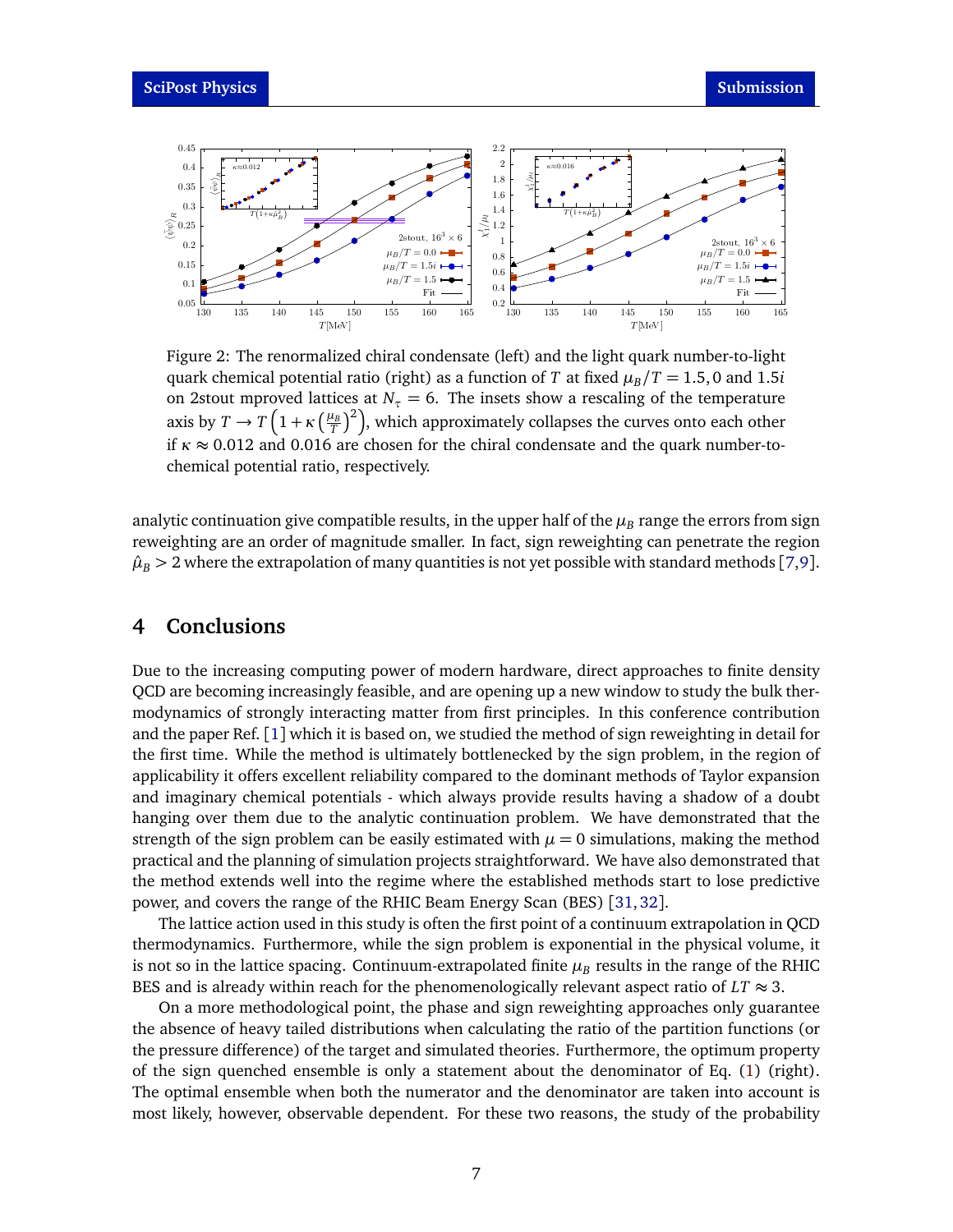<span id="page-7-4"></span>

Figure 3: The renormalized chiral condensate (left) and the light quark number-to-light quark chemical potential ratio (right) as a function of  $(\mu_B/T)^2$  at temperature  $T=140$ MeV with the 2stout improved staggered action at  $N_\tau = 6$ . Data from simulations at real  $\mu_B$  (black) are compared with analytic continuation from simulations at imaginary  $\mu_{B}$  (blue). In the left panel the value of the condensate at the crossover temperature at  $\mu_B = 0$  is also shown by the horizontal line. The simulation data cross this line at  $\mu_B/T \approx 2.2$ .

distributions of observables other than the pressure is an important direction for future work.

### **Acknowledgements**

The project was supported by the BMBF Grant No. 05P18PXFCA. This work was also supported by the Hungarian National Research, Development and Innovation Office, NKFIH grant KKP126769. A.P. is supported by the J. Bolyai Research Scholarship of the Hungarian Academy of Sciences and by the ÚNKP-21-5 New National Excellence Program of the Ministry for Innovation and Technology from the source of the National Research, Development and Innovation Fund. The authors gratefully acknowledge the Gauss Centre for Supercomputing e.V. (www.gauss-centre.eu) for funding this project by providing computing time on the GCS Supercomputers JUWELS/Booster and JURECA/Booster at FZ-Juelich.

## **References**

- <span id="page-7-0"></span>[1] S. Borsányi, Z. Fodor, M. Giordano, S. D. Katz, D. Nográdi, A. Pásztor and C. H. Wong, *Lattice simulations of the QCD chiral transition at real baryon density* (2021), <2108.09213>.
- <span id="page-7-1"></span>[2] Y. Aoki, G. Endrődi, Z. Fodor, S. D. Katz and K. K. Szabó, *The Order of the quantum chromodynamics transition predicted by the standard model of particle physics*, Nature **443**, 675 (2006), doi:10.1038/[nature05120,](https://doi.org/10.1038/nature05120) <hep-lat/0611014>.
- <span id="page-7-3"></span>[3] Sz. Borsányi, Z. Fodor, C. Hoelbling, S. D. Katz, S. Krieg, C. Ratti and K. K. Szabó, *Is there still any T<sup>c</sup> mystery in lattice QCD? Results with physical masses in the continuum limit III*, JHEP **09**, 073 (2010), doi:10.1007/[JHEP09\(2010\)073,](https://doi.org/10.1007/JHEP09(2010)073) <1005.3508>.
- <span id="page-7-2"></span>[4] A. Bazavov *et al.*, *The chiral and deconfinement aspects of the QCD transition*, Phys. Rev. D **85**, 054503 (2012), doi:10.1103/[PhysRevD.85.054503,](https://doi.org/10.1103/PhysRevD.85.054503) <1111.1710>.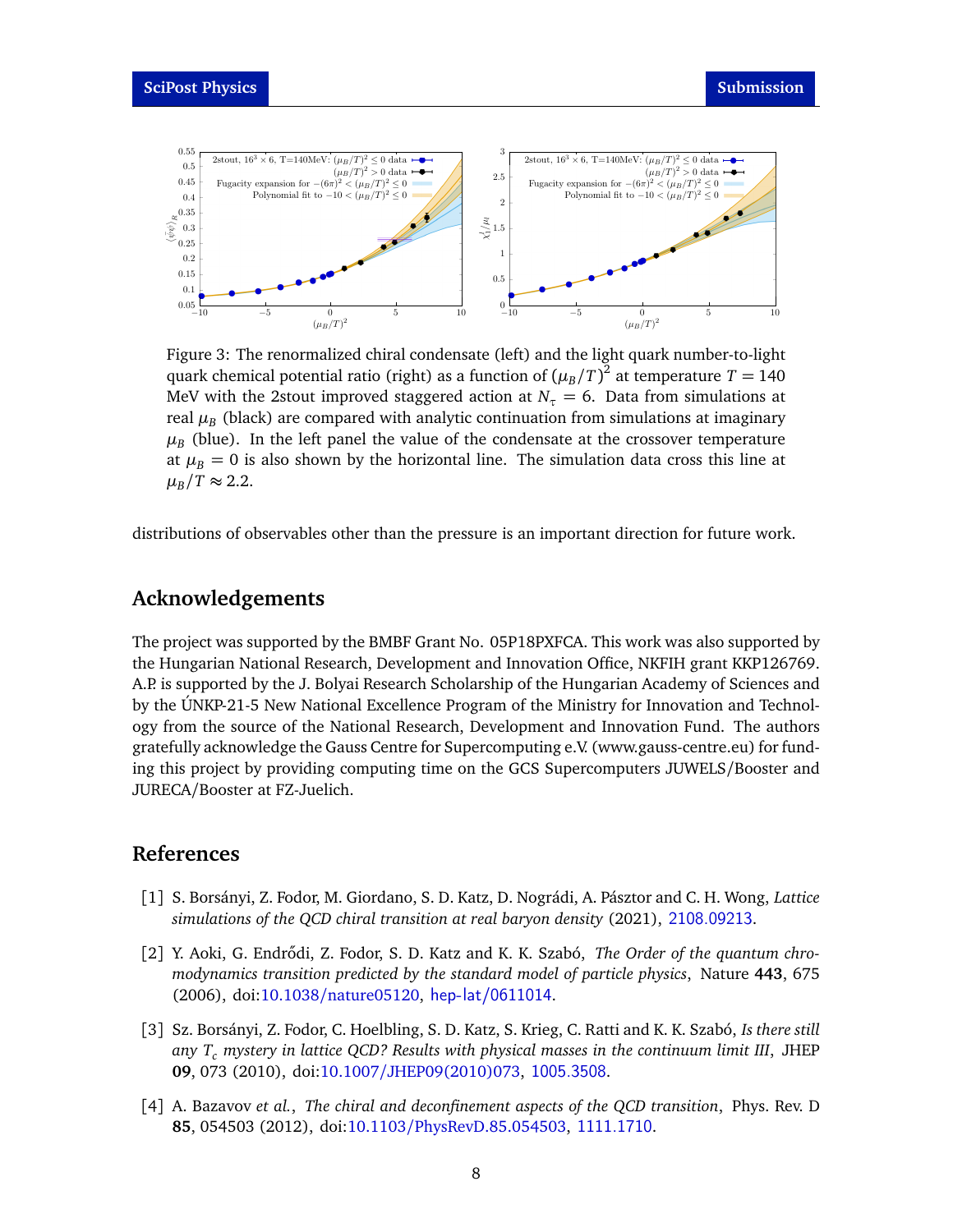- <span id="page-8-0"></span>[5] A. Bazavov *et al.*, *Chiral crossover in QCD at zero and non-zero chemical potentials*, Phys. Lett. B **795**, 15 (2019), doi:10.1016/[j.physletb.2019.05.013,](https://doi.org/10.1016/j.physletb.2019.05.013) <1812.08235>.
- [6] C. Bonati, M. D'Elia, F. Negro, F. Sanfilippo and K. Zambello, *Curvature of the pseudocritical line in QCD: Taylor expansion matches analytic continuation*, Phys. Rev. D **98**(5), 054510 (2018), doi:10.1103/[PhysRevD.98.054510,](https://doi.org/10.1103/PhysRevD.98.054510) <1805.02960>.
- <span id="page-8-1"></span>[7] Sz. Borsányi, Z. Fodor, J. N. Günther, R. Kara, S. D. Katz, P. Parotto, A. Pásztor, C. Ratti and K. K. Szabó, *QCD Crossover at Finite Chemical Potential from Lattice Simulations*, Phys. Rev. Lett. **125**(5), 052001 (2020), doi:10.1103/[PhysRevLett.125.052001,](https://doi.org/10.1103/PhysRevLett.125.052001) <2002.02821>.
- <span id="page-8-2"></span>[8] R. Bellwied, S. Borsányi, Z. Fodor, S. D. Katz, A. Pásztor, C. Ratti and K. K. Szabó, *Fluctuations and correlations in high temperature QCD*, Phys. Rev. D **92**(11), 114505 (2015), doi:10.1103/[PhysRevD.92.114505,](https://doi.org/10.1103/PhysRevD.92.114505) <1507.04627>.
- <span id="page-8-3"></span>[9] A. Bazavov *et al., The QCD Equation of State to*  $\mathcal{O}(\mu_B^6)$  *from Lattice QCD, Phys. Rev. D* **95**(5), 054504 (2017), doi:10.1103/[PhysRevD.95.054504,](https://doi.org/10.1103/PhysRevD.95.054504) <1701.04325>.
- <span id="page-8-4"></span>[10] S. Mogliacci, J. O. Andersen, M. Strickland, N. Su and A. Vuorinen, *Equation of State of hot and dense QCD: Resummed perturbation theory confronts lattice data*, JHEP **12**, 055 (2013), doi:10.1007/[JHEP12\(2013\)055,](https://doi.org/10.1007/JHEP12(2013)055) <1307.8098>.
- <span id="page-8-5"></span>[11] N. Haque, A. Bandyopadhyay, J. O. Andersen, M. G. Mustafa, M. Strickland and N. Su, *Three-loop HTLpt thermodynamics at finite temperature and chemical potential*, JHEP **05**, 027 (2014), doi:10.1007/[JHEP05\(2014\)027,](https://doi.org/10.1007/JHEP05(2014)027) <1402.6907>.
- <span id="page-8-6"></span>[12] M. Giordano and A. Pásztor, *Reliable estimation of the radius of convergence in finite density QCD*, Phys. Rev. D **99**(11), 114510 (2019), doi:10.1103/[PhysRevD.99.114510,](https://doi.org/10.1103/PhysRevD.99.114510) <1904.01974>.
- <span id="page-8-11"></span>[13] M. Giordano, K. Kapás, S. D. Katz, D. Nógrádi and A. Pásztor, *Radius of convergence in lattice QCD at finite µ<sup>B</sup> with rooted staggered fermions*, Phys. Rev. D **101**(7), 074511 (2020), doi:10.1103/[PhysRevD.101.074511,](https://doi.org/10.1103/PhysRevD.101.074511) <1911.00043>.
- <span id="page-8-10"></span>[14] S. Mondal, S. Mukherjee and P. Hegde, *Lattice QCD Equation of State for Nonvanishing Chemical Potential by Resumming Taylor Expansion* (2021), <2106.03165>.
- <span id="page-8-7"></span>[15] P. Dimopoulos, L. Dini, F. Di Renzo, J. Goswami, G. Nicotra, C. Schmidt, S. Singh, K. Zambello and F. Ziesché, *A contribution to understanding the phase structure of strong interaction matter: Lee-Yang edge singularities from lattice QCD* (2021), <2110.15933>.
- [16] M. P. Lombardo, *Series representation: Pade' approximants and critical behavior in QCD at nonzero T and mu*, PoS **LAT2005**, 168 (2006), doi:10.22323/[1.020.0168,](https://doi.org/10.22323/1.020.0168) <hep-lat/0509181>.
- <span id="page-8-8"></span>[17] A. Pásztor, Z. Szép and G. Markó, *Apparent convergence of Padé approximants for the crossover line in finite density QCD*, Phys. Rev. D **103**(3), 034511 (2021), doi:10.1103/[PhysRevD.103.034511,](https://doi.org/10.1103/PhysRevD.103.034511) <2010.00394>.
- <span id="page-8-9"></span>[18] S. Borsányi, Z. Fodor, J. N. Günther, R. Kara, S. D. Katz, P. Parotto, A. Pásztor, C. Ratti and K. K. Szabó, *Lattice QCD equation of state at finite chemical potential from an alternative expansion scheme*, Phys. Rev. Lett. **126**(23), 232001 (2021), doi:10.1103/[PhysRevLett.126.232001,](https://doi.org/10.1103/PhysRevLett.126.232001) <2102.06660>.